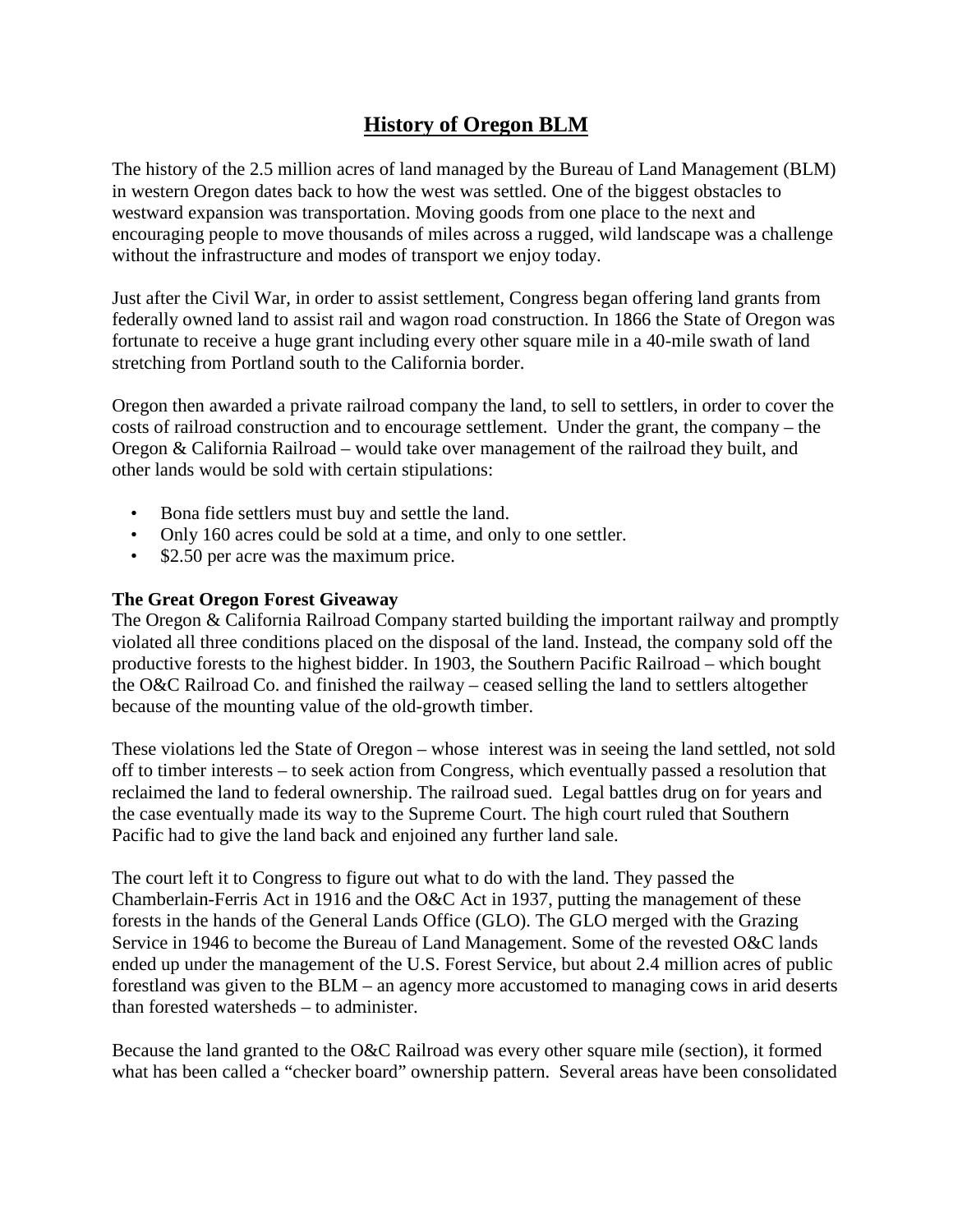over the years as a result of land exchanges and large blocks of roadless ancient forest do still persist on the Oregon BLM.

#### **Legacy of Abuse**

The federal timber sale program began in earnest with the post-World War II housing boom. The logging of the Pacific Northwest's ancient forests is infamous. In 50 years, over 80% of the old growth was leveled. The western Oregon BLM Districts facilitated logging by administering timber sale contracts. Logging reached a feverish pitch in the 1980s, leaving many damaged watersheds, boom/bust rural economies, and a monoculture of tree plantations dominating a once lush landscape of cathedral forests.

Since the northern spotted owl was listed as threatened under the Endangered Species Act (ESA) in the early 1990s – because of the high rate that this old-growth forest dependant species' habitat was being removed – logging has been dramatically reduced on BLM forests. There are still old-growth timber sales, but many remaining forests were protected in old-growth reserves under the Northwest Forest Plan (NWFP).

# **Legal History of O&C Lands**

## **The O&C Act of 1937**

The Oregon and California Railroad and Coos Bay Wagon Road Grant Lands Act of 1937 (O&C Act) reads that O&C lands: "Shall be managed... for permanent forest production, and the timber thereon shall be sold, cut, and removed in conformity with the principal of sustained yield for the purpose of providing a permanent source of timber supply, protecting watersheds, regulating streamflow, and contributing to the economic stability of the local Communities and industries, and providing recreational facilities.<sup>1</sup>"

Although the language of the O&C Act includes multiple-use principles, BLM has maintained that the Act established timber production as the dominant use for the O&C lands, and until the Northwest Forest Plan, managed the O&C lands to maximize timber production without equal consideration of other forest uses.

In 1976 the Federal Lands Policy Management Act (FLPMA) was passed for the Department of Interior (the counterpart to the National Forest Management Act for Forest Service lands). The FLPMA language exempted O&C lands "insofar as they relate to management of timber resources and disposition of revenues...<sup>2</sup>". The Department of Interior interpreted the O&C Act as "a dominant-use statute" and that FLPMA did not apply to O&C lands.

In 1989, the group Headwaters sued the BLM over the Wilcox Peak timber sale, claiming that FLPMA applied to BLM timber sales on O&C lands. They also claimed that the BLM violated the O&C Act by failing to administer O&C lands for multiple uses. They lost in District Court and again in the Ninth Circuit, which concluded in 1990: "Congress intended to use 'forest production' and 'timber production' synonymously. Nowhere does the legislative history suggest

 1 43 U.S.C. § 1181a

<sup>2</sup> 43 U.S.C. §§ 1701–1782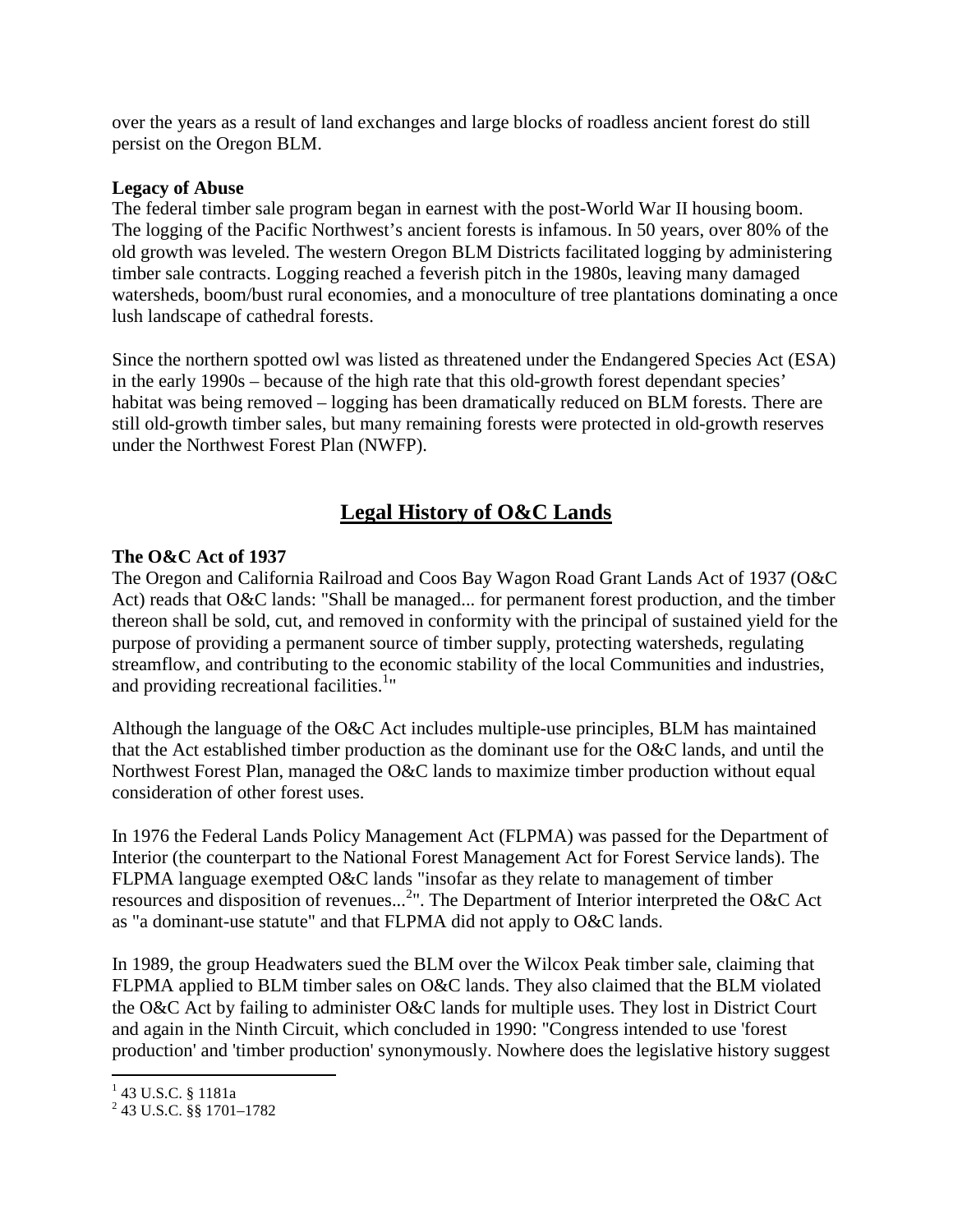that wildlife habitat conservation or conservation of old-growth forests is a goal on par with timber production, or indeed that it is a goal of the O&C Act at all. The BLM did not err in construing the O&C Act as establishing timber production as the dominant use.<sup>3</sup>"

However, a closer look at the O&C Act and its legislative history belie the Ninth Circuit's holding in *Headwaters v. BLM*. The legislative history demonstrates that the impetus for the O&C Act was a desire for forest conservation and local economic stability, not strictly—or even predominately—timber production.<sup>4</sup> The O&C Act was a product of citizenry scarred by the Dust Bowl and fearful of a timber drought, as well as a Secretary who wanted to transform his DOI into the "Department of Conservation."<sup>5</sup>

"Conservation" as it was envisioned in 1937 is different than the "conservation" many environmentalists seek today; then, forest ecosystems were not valued because of their intrinsic worth or their ability to support biodiversity. Rather, the O&C Act says exactly why forests are valued: as a way to protect watersheds and regulate stream flow, a means to stabilize and sustain local economies, a source of recreation, and a permanent source of wood fiber. Today, ecology and economics have developed so that those components have a deeper, more scientifically grounded understanding than they did in 1937. Even the BLM has acknowledged that Congress intended the O&C lands to be managed under contemporary principles of ecology and conservation.<sup>6</sup> Thus, the ability of a forest to support biodiversity should be taken into account in managing the O&C lands because of biodiversity's importance to recreation, in protecting watersheds, and for the nontimber-based economic benefits of the forest to local communities.

The *Headwaters* case was not the last word. Soon after the *Headwaters* ruling, the Portland Audubon Society sued the BLM and had better results.<sup>7</sup> In 1993, the Ninth Circuit Court of Appeals upheld a lower court's ruling that BLM was violating the National Environmental Policy Act (NEPA) and the O&C Act. BLM had claimed that the O&C Act required them to log 500 million board feet (mmbf) of timber a year, and that implementing NEPA would illegally reduce that volume. The courts ruled that the O&C Act gave BLM discretion to sell less timber. The court also concluded that nothing in the O&C Act authorized a NEPA exemption for O&C lands.

## **The Northwest Forest Plan and O&C lands**

The implication of *Portland Audubon Society v. Lujan* was important. The Ninth Circuit clearly held that the BLM was bound to comply with all other environmental laws, including NEPA and the ESA, when it comes to the management of the O&C lands.<sup>8</sup> Two years later, Judge Dwyer would follow the Ninth Circuit's decision in *Lujan* and rule that the Northwest Forest Plan was consistent with the O&C Act, This decision had major implications not only for multiple use, but

 $\overline{a}$  $3$  *Headwaters, Inc. v. Bureau of Land Management,* 914 F.2d 1174, 1184 (9<sup>th</sup> Cir. 1990)

<sup>4</sup> *The Oregon and California Lands Act: Revisiting the Concept of "Dominant Use,"* 21 J. ENVTL. L. & LITIG. 259, 299 (2007).

<sup>5</sup> *Id*. at 300.

<sup>&</sup>lt;sup>6</sup> Memorandum from Solicitor, U.S. Dep't of the Interior, to Director, Bureau of Land Mgmt., Review of BLM Policy Statement for Multiple Use Management of the Oregon and California Railroad and Coos Bay Wagon Road Revested Lands (O&C Lands) 7 (Sept. 8, 1981)

<sup>7</sup> Portland Audubon Soc'y v. Lujan, 795 F. Supp. 1489 (D. Or. 1992).

<sup>8</sup> *The Oregon and California Lands Act: Revisiting the Concept of "Dominant Use,"* 21 J. ENVTL. L. & LITIG. 259, 29-94 (2007).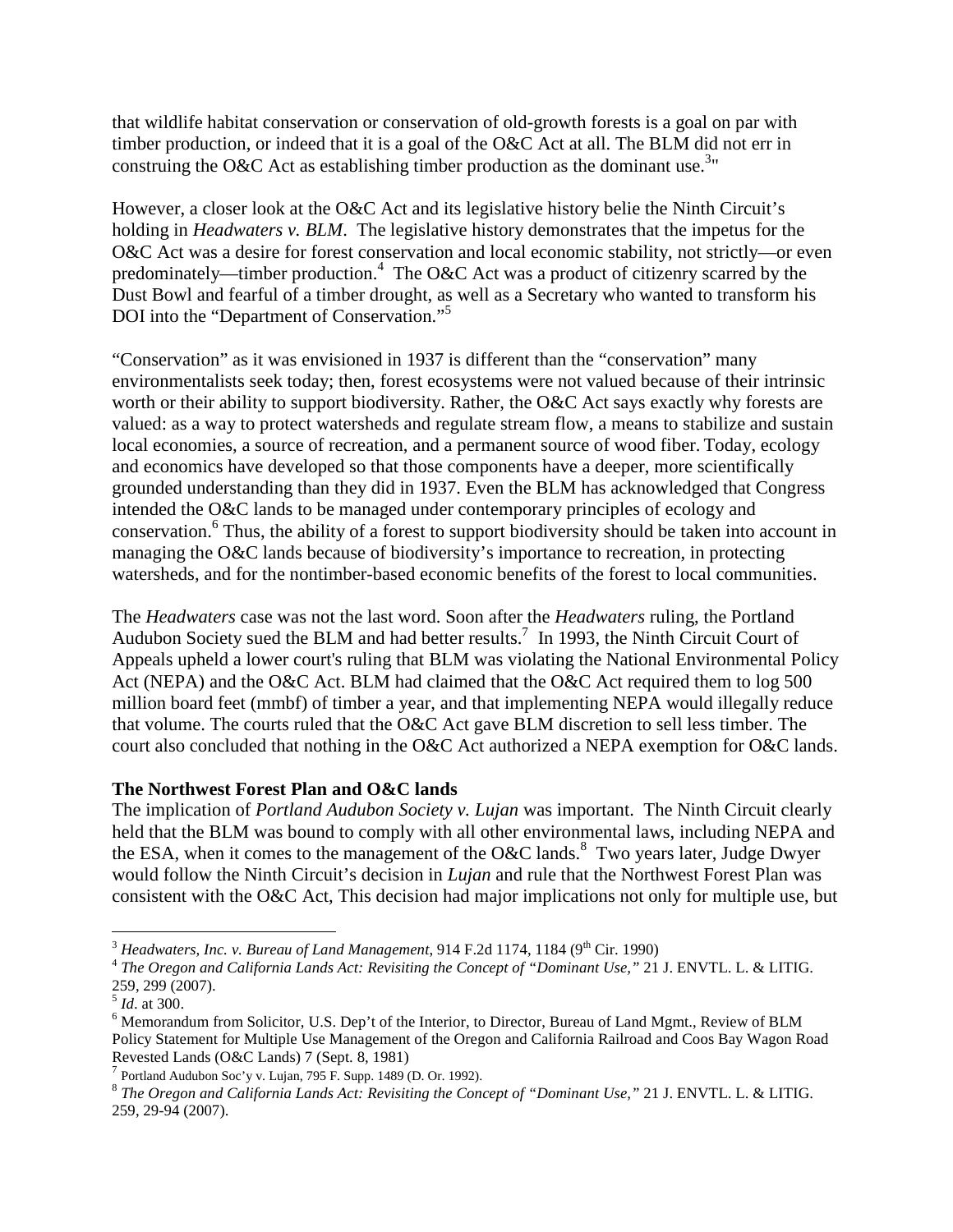also for the nature of the reserve systems set up under the Plan. The timber industry had argued, among other things, that the O&C Act prohibited Late Successional Reserves (LSRs) and Riparian Reserves (RRs) on O&C lands. The court rejected this claim for several reasons.

First, the Endangered Species Act (ESA) specifically requires all agencies to ensure that their activities do not adversely affect listed species. Second, cases like *Portland Audubon* confirm that the BLM must fulfill conservation duties imposed by other federal laws, such as NEPA. According to Judge Dwyer, the plain language of both the ESA and the O&C Act gave the BLM sufficient discretion to change management policies to comply with the ESA and other conservation statutes. Third, the O&C Act required BLM management to "look not only to annual timber production but also to protecting watersheds, contributing to economic stability, and providing recreational facilities.<sup>9</sup> Therefore, Judge Dwyer reasoned, the O&C Act gave the BLM authority to manage O&C lands for habitat conservation.

The court explicitly recognized the critical role of the O&C reserves to the viability of the Northwest Forest Plan. Because the government conceded that the plan was just barely sufficient to satisfy the requirements of the ESA, Judge Dwyer determined that "any more logging sales than the plan contemplates would probably violate the laws. Whether the plan and its implementation will remain legal will depend on future events and conditions." Using this ruling, schemes like the BLM's now defunct Western Oregon Plan Revisions (WOPR) would have dismantled the NWFP's reserve system and increased logging to illegal levels.

To summarize, the courts have made clear that the BLM's management of the O&C lands enjoy no special exemption from federal environmental laws. Despite the *Headwaters* court's interpretation of the O&C Act as a dominant-use statute, and regardless of any effects on the agency's ability to maintain a high level of timber production, the BLM must manage the O&C lands for non-timber uses when required to do so by federal environmental laws like NEPA and the ESA.

## **O&C Lands and County Funding**

The 1916 "Chamberlain-Ferris Act" which revested the O&C lands to the government distributed timber sale revenues to the O&C Railroad, the federal treasury, and the O&C Counties, such as Douglas County. In 1926 the "Stanfield Act" redistributed the funds, authorizing lump-sum transfers of \$7 million to the O&C Counties at a rate of \$500,000 per year. But this was not satisfactory to the O&C counties because they felt the Acts did not mandate enough cutting and they didn't get enough revenue.

The 1937 O&C Act overhauled the timber management and revenue distribution scheme. It allowed the federal government to pay fifty percent of gross timber revenues directly to the O&C counties, plus twenty five percent (for unpaid Railroad property taxes) to O&C lands. In 1953 Congress directed 25% of the revenue to road building and other capital improvements on the O&C lands, leaving only 50% paid to counties. These payment schemes tied timber harvests to county revenues and made county government a champion of increased logging.

This lasted until the "Secure Rural Schools and Community Self-Determination Act of 2000".

 9 *Seattle Audubon Soc'y v. Lyons*, 871 F. Supp. 1291, 1314 (W.D. Wash. 1994).